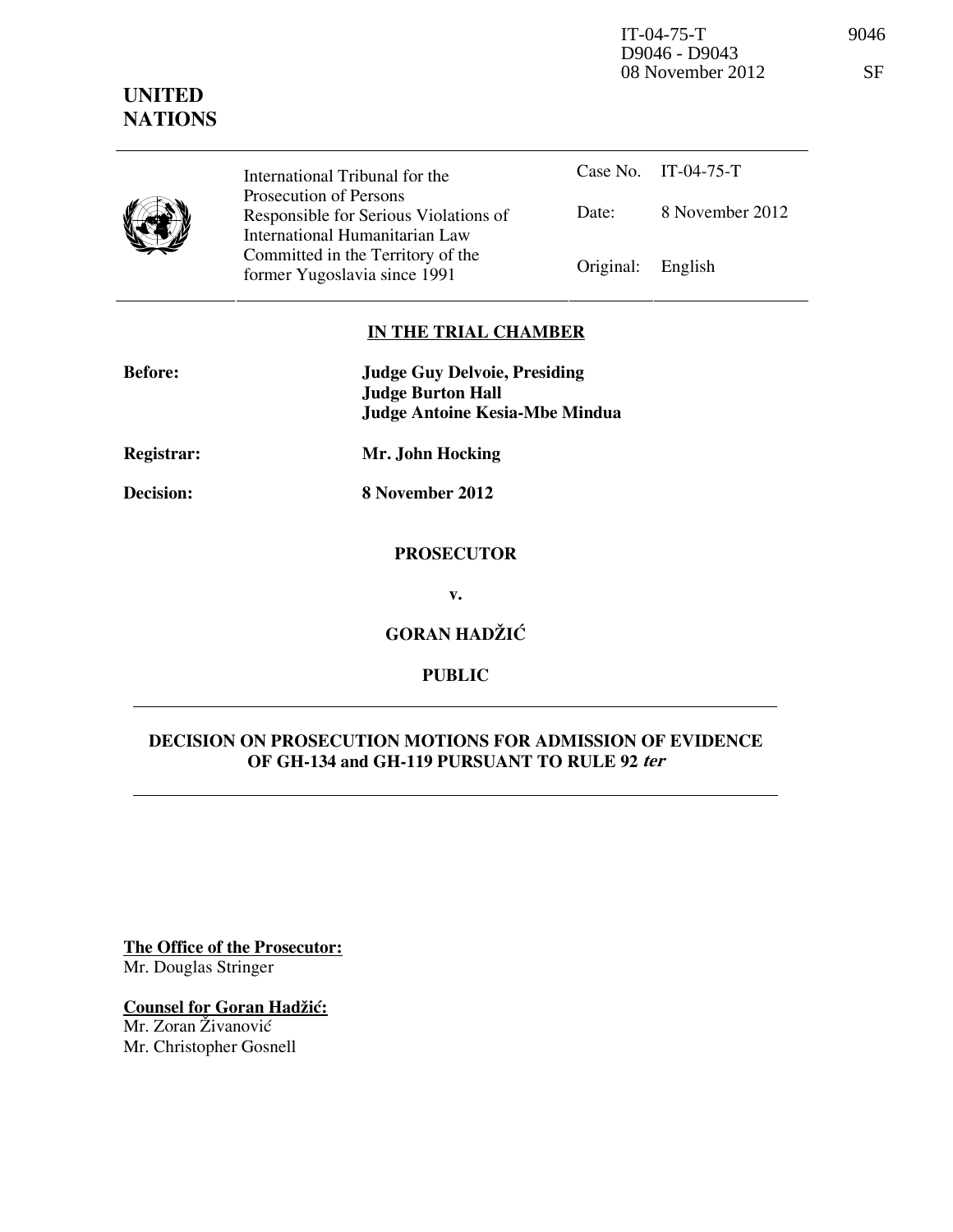1. **THIS TRIAL CHAMBER** of the International Tribunal for the Prosecution of Persons Responsible for Serious Violations of International Humanitarian Law Committed in the Territory of the former Yugoslavia since 1991 ("Tribunal") is seised of the "Prosecution Motion for Admission of Evidence of GH-134 Pursuant to Rule 92 *ter",* filed confidentially with confidential annex on 12 October 2012 ("First Motion"), and "Prosecution Motion for Admission of Evidence of GH-119 Pursuant to Rule 92 *ter*", filed publicly with confidential annex on 15 October 2012 ("Second Motion") (collectively referred to as "Motion"). The Defence confidentially filed its "Response to Prosecution Motions for Admission of Evidence Pursuant to Rule 92 *ter* (GH-134 and GH-119)" on 29 October 2012 ("Response"). On 6 November 2012, the Prosecution filed confidentially its "Prosecution Request for Leave to Reply and Reply to Response to Prosecution Motion for Admission of Evidence Pursuant to Rule 92 *ter* (GH-134 and GH-119) ("Reply").

#### **A. Submissions**

2. In the Motion, the Prosecution requests the admission of the evidence of GH-134 and GH-119, pursuant to Rule 92 *ter* of the Rules of Procedure and Evidence of the Tribunal ("Rules"), arguing that the evidence is probative, relevant, and reliable and meets the requirements for admission under that Rule. The Prosecution submits that admitting the evidence in this manner will enable it to present its case-in-chief in an efficient and expeditious manner, without compromising the fairness of the proceedings. $<sup>1</sup>$ </sup>

3. In the Response, the Defence opposes the admission into evidence of GH-134 and GH-119's evidence pursuant to Rule 92 *ter.* The Defence submits that the Prosecution is tendering statements that are approximately sixteen years old and that "may deviate substantially from the witness's current recollection of events."<sup>2</sup> The Defence requests that the Trial Chamber deny the Motion in order to dissuade the Prosecution from continuing this prejudicial practice.<sup>3</sup>

4. In the Reply, the Prosecution argues that the Defence's argument that the fact that the statements were taken 16 years ago automatically means that they will have to be significantly adjusted is speculative and unsubstantiated. According to the Prosecution, the Defence fails to identify any factual errors in either of the statements. The Prosecution points out that the Defence ignores the procedural safeguards governing the admission of evidence pursuant to Rule 92 *ter*, which adequately address any concerns about the date of the witness statements.<sup>4</sup> Finally, the

<sup>&</sup>lt;sup>1</sup> First Motion, para. 1; Second Motion, para. 1. The Prosecution, at paragraph 2 of the First Motion, states that it intends to tender associated exhibits through GH-134, but this appears to be a typographical error.

<sup>&</sup>lt;sup>2</sup> Response, para. 2.

<sup>&</sup>lt;sup>3</sup> Response, para. 2.

<sup>4</sup> Reply, para. 2.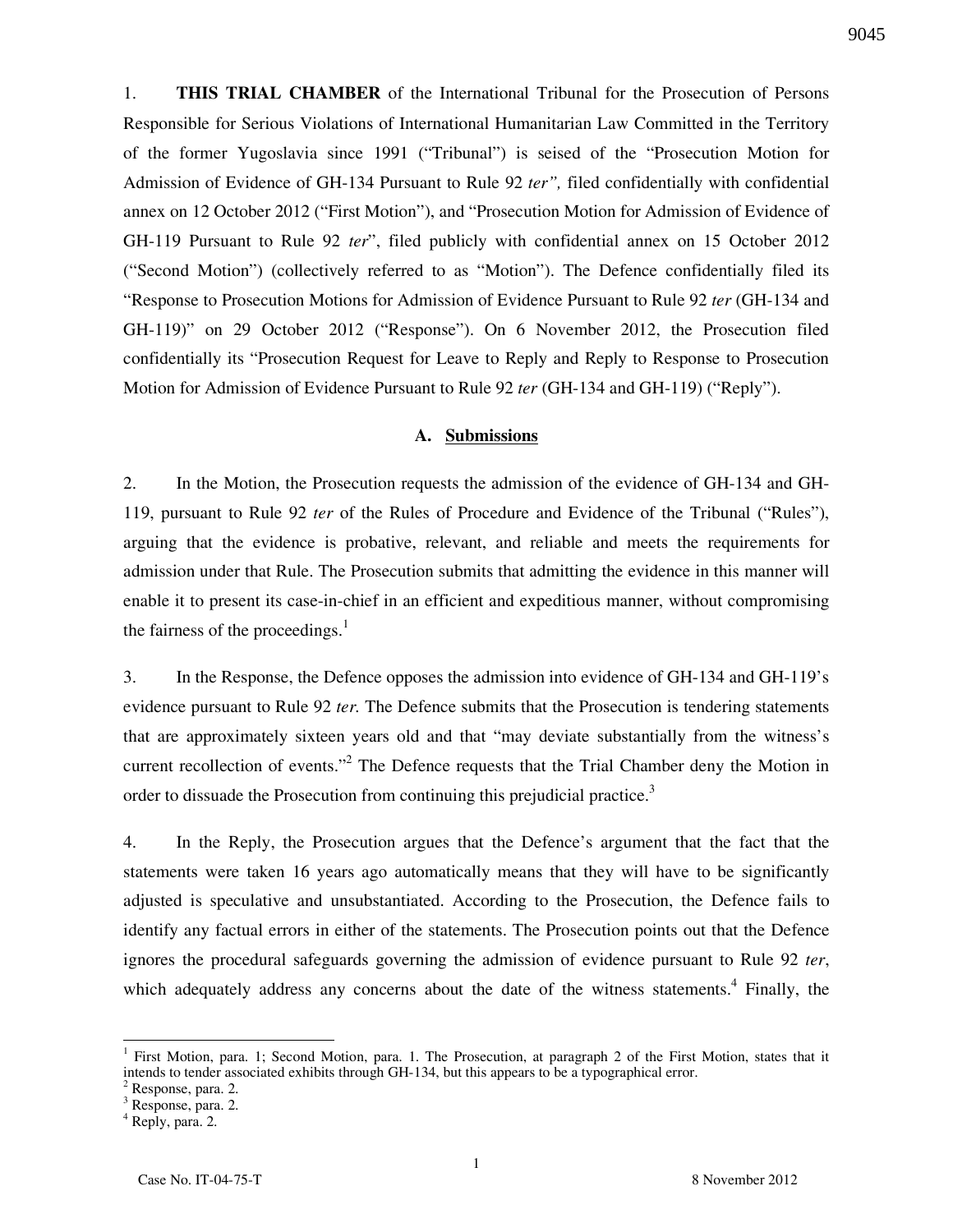Prosecution observes that the Defence's arguments have already been considered and rejected in prior Rule 92 *ter* decisions of the Trial Chamber.<sup>5</sup>

#### **B. Applicable Law**

5. The main objective of Rule 92 *ter*—entitled "Other Admission of Written Statements and Transcripts"—is to ensure an effective and expeditious trial, while simultaneously ensuring and respecting the rights of the accused. The jurisprudence of the Tribunal has applied the Rule as permitting, by necessary inference,<sup>6</sup> the admission of exhibits where they accompany written statements or transcripts and form an "inseparable and indispensable" part of the evidence.<sup>7</sup> In order to satisfy this requirement, the document must be one without which the witness's testimony would become incomprehensible or of lesser probative value.<sup>8</sup> Moreover, the evidence sought to be admitted, whether a written statement or a transcript of oral testimony, must fulfil the general requirements of admissibility of Rule 89(C): the proposed evidence must be relevant and have probative value.<sup>9</sup>

#### **C. Discussion**

6. GH-134's proposed Rule 92 *ter* statement contains information about (a) the alleged JNA attack on Lovas and ensuing takeover in October 1991; (b) the alleged detention, interrogation, and physical abuse of Croat men between the ages of 18 and 55 at the community "Zadruga" building on 17 October 1991; and (c) the alleged events of 18 October 1991 at the minefields at Lovas. The Trial Chamber finds that the tendered statement is relevant, has probative value, and is appropriate for admission pursuant to Rules 89(C) and 92 *ter.* The Defence's concerns about the statement may be addressed during its cross-examination of the witness.

 $\overline{a}$ 

<sup>&</sup>lt;sup>5</sup> Reply, para. 3.

<sup>6</sup> *Prosecutor v. Stanišić and Župljanin*, Case No. IT-08-91-T, Decision on Prosecution's Motions for Admission of Evidence Pursuant to Rule 92 *ter* (ST012 and ST019), 29 September 2009 (confidential) ("*Stanišić and Župljanin* Decision"), para. 18; *Prosecutor v. Prlić et al.*, Case No. IT-04-74-T, Decision on the Application of Rule 92 *ter* of the Rules, 25 June 2007, p. 2; *Prosecutor v. Delić*, Case No. IT-04-83-T, Decision on Prosecution Motion to Admit Written Witness Statements under Rule 92 *ter*, 27 September 2007, para. 10.

<sup>&</sup>lt;sup>7</sup> Stanišić and Župljanin Decision, para. 18; *Prosecutor v. Lukić and Lukić*, Case No. IT-98-32/1-T, Decision on Confidential Prosecution Motion for the Admission of Prior Testimony with Associated Exhibits and Written Statements of Witnesses Pursuant to Rule 92 ter, 9 July 2008 ("Lukić and Lukić Decision"), para. 15; *Prosecutor v. Ljubičić*, Case No. IT-00-41-PT, Decision on Prosecution's Motion for Admission of Transcripts Pursuant to Rule 92 *bis* (D) of the Rules, 23 January 2004, p. 3; *Prosecutor v. Đorđević*, Case No. IT-05-87/1-T, Decision on Prosecution's Motion for Admission of Evidence Pursuant to Rule 92 *ter*, 10 February 2009 ("*Dordević* Decision"), para. 5.

<sup>&</sup>lt;sup>8</sup> Stanišić and Župljanin Decision, para. 18; Lukić and Lukić Decision, para. 15; Prosecutor v. Stanišić and Simatović, Case No. IT-03-69-T, Decision on Prosecution's Motion for the Admission of Written Evidence of Witness Slobodan Lazarevi} Pursuant to Rule 92 *ter* with Confidential Annex, 16 May 2008, para. 19; *Prosecutor v. Haraqija and Morina*, Case No. IT-04-84-R77.4, Decision on Prosecution Motion for Admission of Evidence Pursuant to Rule 92 *bis* and/or 92 ter, 2 September 2008 ("Haraqija and Morina Decision"), para. 12; *Dorđević* Decision, para. 5.

<sup>&</sup>lt;sup>9</sup> Stanišić and Župljanin Decision, para. 19; Lukić and Lukić Decision, para. 20; *Đorđević* Decision, para. 6; Haraqija *and Morina* Decision, para. 13.